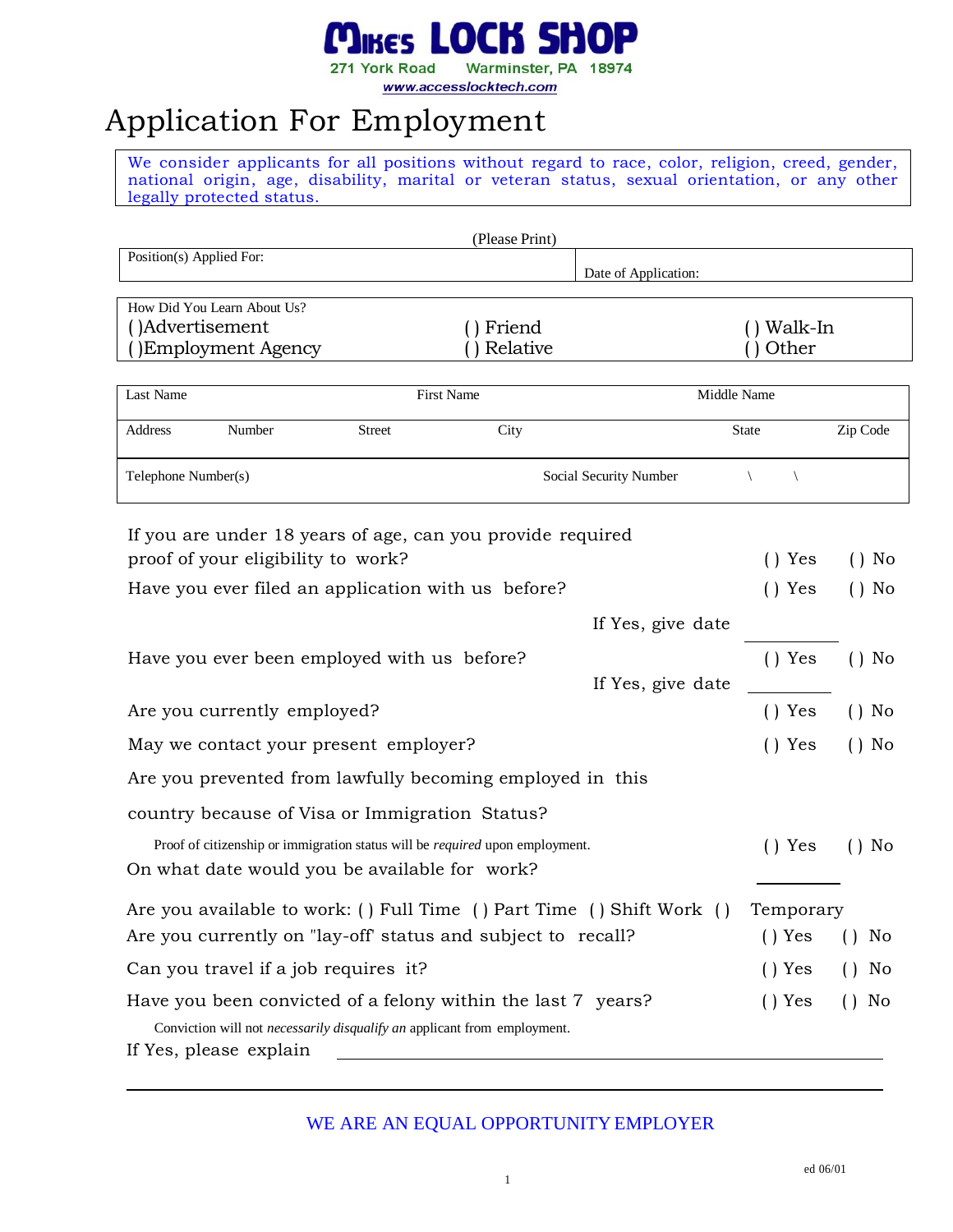## Employment Experience

Start with your present or last job. Include any job-related military service assignments and volunteer activities. You may exclude organizations that indicate race, color, religion, gender, national origin, disabilities or other protected status.

| Employer            |            | Dates Employed  |                    |                       |
|---------------------|------------|-----------------|--------------------|-----------------------|
|                     |            | From            | To                 | <b>Work Performed</b> |
| <b>Address</b>      |            |                 |                    |                       |
| Telephone Number(s) |            |                 | Hourly Rate/Salary |                       |
|                     |            | <b>Starting</b> | Final              |                       |
| Job Title           | Supervisor |                 |                    |                       |
| Reason for Leaving  |            |                 |                    |                       |
| Employer            |            | Dates Employed  |                    |                       |
|                     |            | From            | To                 | <b>Work Performed</b> |
| Address             |            |                 |                    |                       |
| Telephone Number(s) |            |                 | Hourly Rate/Salary |                       |
|                     |            | <b>Starting</b> | Final              |                       |
| Job Title           | Supervisor |                 |                    |                       |
| Reason for Leaving  |            |                 |                    |                       |
| Employer            |            | Dates Employed  |                    |                       |
|                     |            | From            | To                 | <b>Work Performed</b> |
| Address             |            |                 |                    |                       |
| Telephone Number(s) |            |                 | Hourly Rate/Salary |                       |
|                     |            | <b>Starting</b> | Final              |                       |
| Job Title           | Supervisor |                 |                    |                       |
| Reason for Leaving  |            |                 |                    |                       |
| Employer            |            |                 | Dates Employed     |                       |
|                     |            | From            | T <sub>o</sub>     | <b>Work Performed</b> |
| Address             |            |                 |                    |                       |
| Telephone Number(s) |            |                 | Hourly Rate/Salary |                       |
|                     |            | Starting        | Final              |                       |
| Job Title           | Supervisor |                 |                    |                       |
| Reason for Leaving  |            |                 |                    |                       |
|                     |            |                 |                    |                       |

If you need additional space, please continue on a separate sheet of paper.

List professional, trade, business or civic activities and offices held.

*You may exclude membership that would reveal gender, race, religion, national origin, age, ancestry, disability or other protected status:*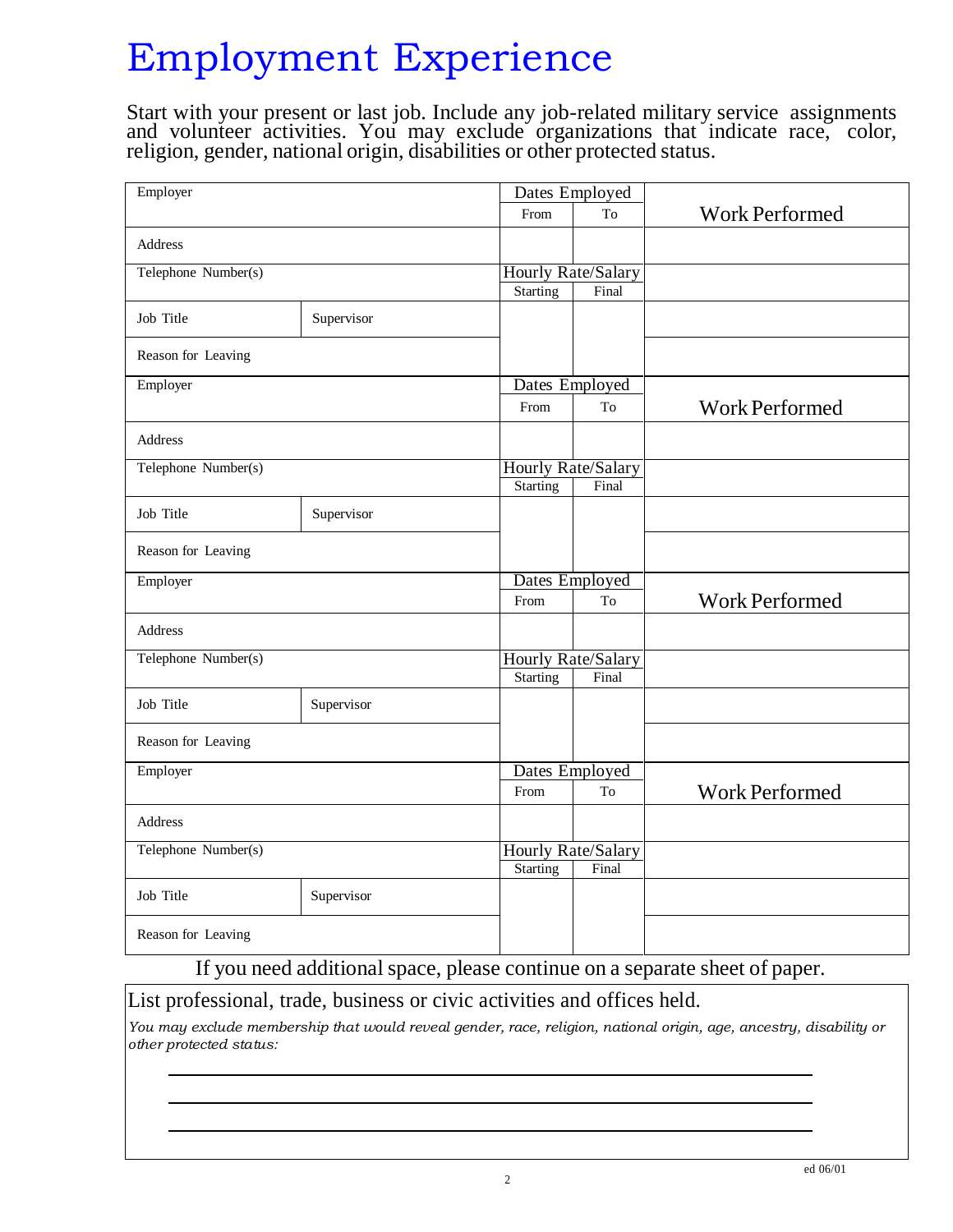### Education

|                          | <b>Name and Address</b><br>of School | <b>Course of</b><br><b>Study</b> | <b>Years</b><br><b>Completed</b> | <b>Diploma</b><br><b>Degree</b> |
|--------------------------|--------------------------------------|----------------------------------|----------------------------------|---------------------------------|
| <b>High School</b>       |                                      |                                  |                                  |                                 |
| Undergraduate<br>College |                                      |                                  |                                  |                                 |
| Graduate<br>Professional |                                      |                                  |                                  |                                 |
| Other<br>(Specify)       |                                      |                                  |                                  |                                 |

| Indicate any foreign languages you can speak, read and / or write |               |             |      |  |
|-------------------------------------------------------------------|---------------|-------------|------|--|
|                                                                   | <b>FLUENT</b> | <b>GOOD</b> | FAIR |  |
| Speak                                                             |               |             |      |  |
| Read                                                              |               |             |      |  |
| Write                                                             |               |             |      |  |

Describe any specialized training, apprenticeship, skills and extra-curricular activities.

Describe any job related training received in the United States military.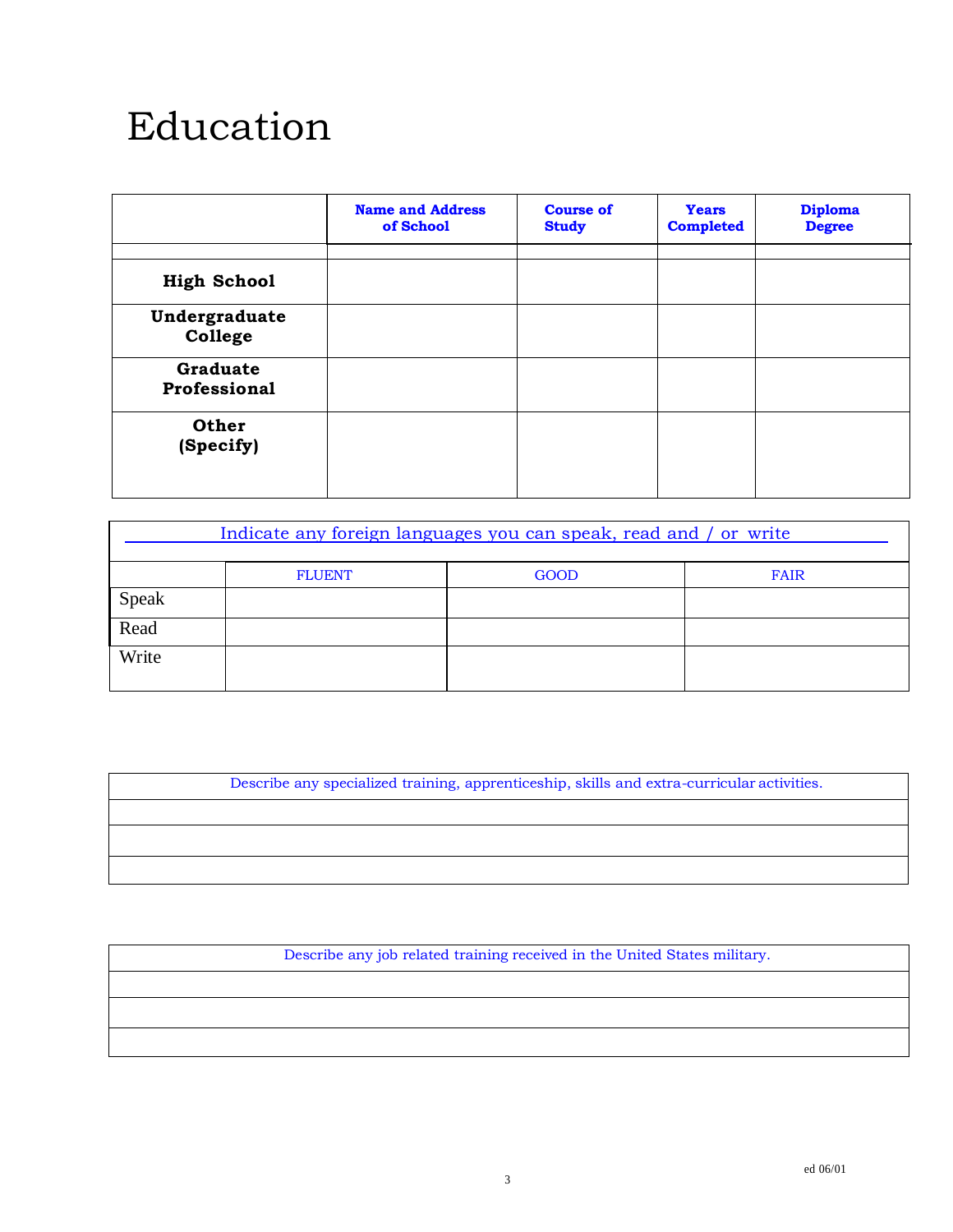# Additional Information

#### **Other Qualifications**

Summarize special job-related skills and qualifications acquired from employment or other experience.

### **Specialized Skills Check Skills/Equipment Operated**

State any additional information you feel may be helpful to us in considering your application. **Note to Applicants: DO NOT ANSWER THIS QUESTION UNLESS YOU HAVE BEEN INFORMED ABOUT THE REQUIREMENTS OF THE JOB FOR WHICH YOU ARE APPLYING. Are you capable of performing in a reasonable manner, with or without a reasonable accommodation, the activities involved in the job or occupation for which you have applied? A description of the activities** in such a job or occupation is attached. The **VES** NO

**References:**

(Name) Phone#

Address

(Name) Phone#

Address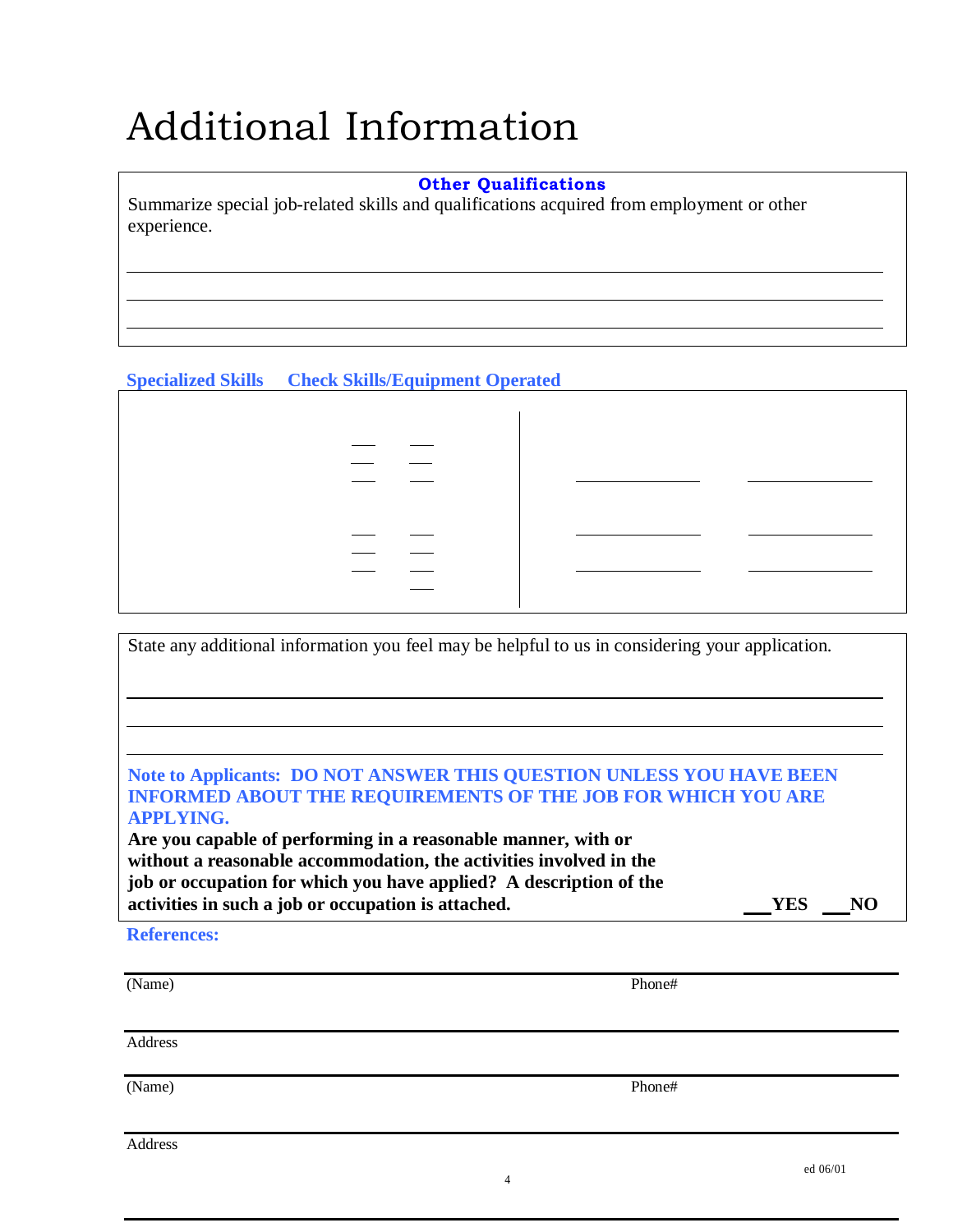# Employment Questions

Please use other side if necessary

- 1. What is it that appeals to you most about this job?
- 2. What is it that you like least about your last job?
- 3. What special skills do you feel that you can bring to this job?
- 4. What would you expect from this job in order to really love it?
- 5. Are you willing to do home study?
- 6. Do you have any physical or medical reasons that would prevent you from performing the job as described? If so, please describe on reverse side.
- 7. Are you subject to any non-compete agreements or employment restrictions from a previous employer?
- 8. Valid Driver's License No.: State: List any accidents or tickets during the previous 36months:

I agree that my employment may be subject to confirmation of an acceptable driving record. The above statements are true and correct to the best of my knowledge.

Applicant's Signature Date